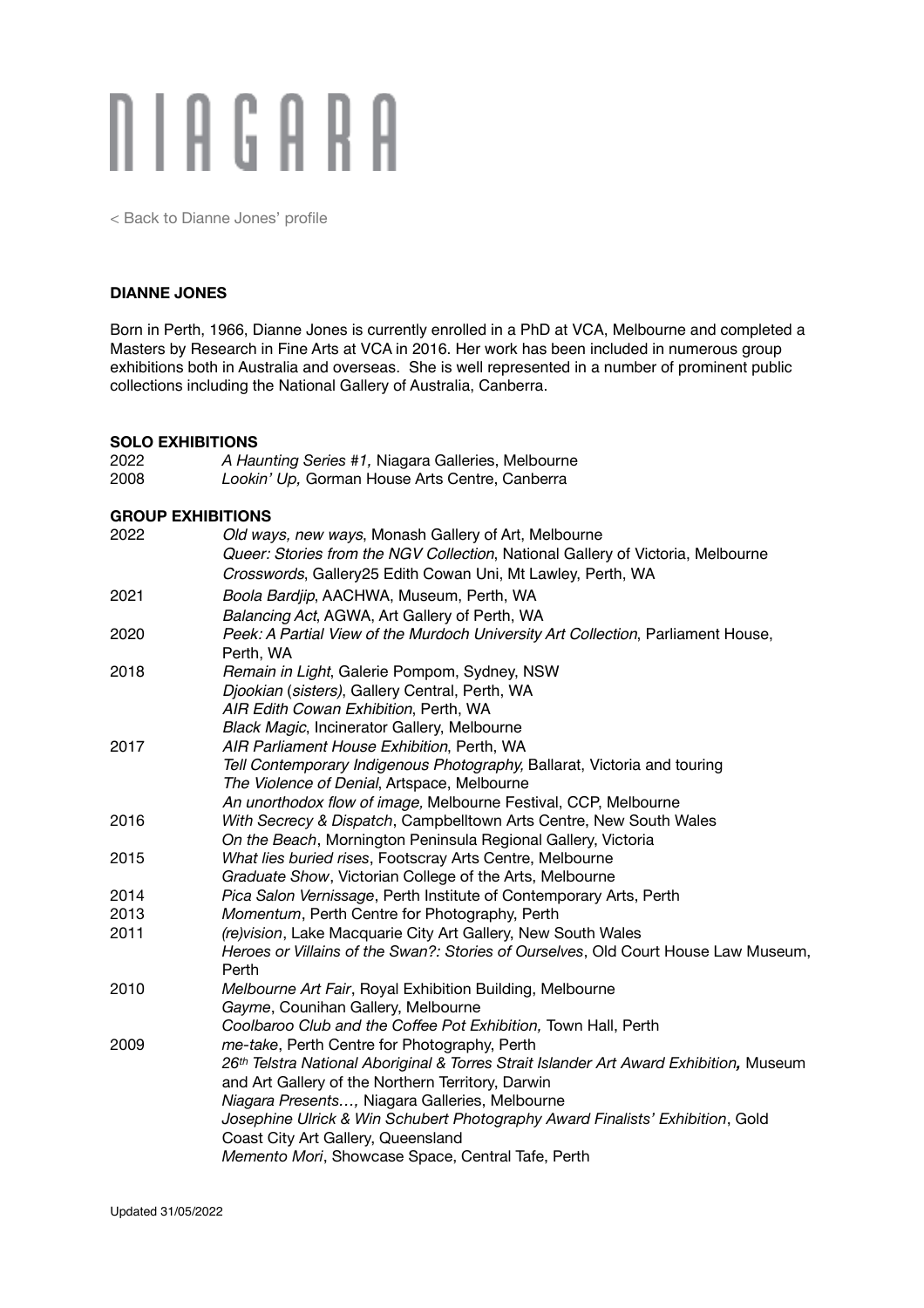|      | Terra Nullius, ACC Galerie, Weimar, Germany and tour                               |
|------|------------------------------------------------------------------------------------|
| 2008 | Lines in the Sand: Botany Bay Stories from 1770, Hazelhurst Regional Gallery and   |
|      | Arts Centre, Sydney                                                                |
|      | Half Light: Portraits from Black Australia, Art Gallery of New South Wales, Sydney |
| 2008 | Vivid, National Photography Festival, Canberra Contemporary Art Space, Canberra    |
|      | Hand in Hand Aboriginal Exhibition, Boomalli and Performance Space, Sydney         |
|      | Lookin' Up, Gorman House Arts Centre, Canberra                                     |
| 2007 | Creating Place: City of Perth Art Award, Perth Town Hall, Perth                    |
|      | Mine Own Executioner, Mundaring Arts Centre, Western Australia                     |
|      | Raised by Wolves, Art Gallery of New South Wales, Sydney                           |
|      | Cook's Sites, Museum of Brisbane, Brisbane                                         |
|      | Cook's Sites, Australian Fossil and Mineral Museum, New South Wales                |
| 2006 | Cook's Sites, National Library of Australia, Canberra                              |
| 2005 | Black on White, Centre for Contemporary Photography, Melbourne                     |
|      | Where Are They Now? Unsigned Artists Revisited, Niagara Galleries, Melbourne       |
| 2004 | If You Only Knew, City Gallery, Melbourne Town Hall, Victoria                      |
|      | Images, Museum of Contemporary Aboriginal Art, Utrecht, The Netherlands            |
| 2003 | Australiens, Perth Institute of Contemporary Arts, Western Australia               |
|      | New View: Indigenous Photographic Perspectives, Monash Gallery of Art,             |
|      | Melbourne                                                                          |
| 2002 | Crossing: New Art from Australia, Galleria Lume and Gallery Atski, Finland         |
|      | Unsigned Artists 2002, Niagara Galleries, Melbourne                                |
|      | High Tide: Contemporary Indigenous Photography, Linden - St Kilda Centre for       |
|      | Contemporary Arts, Melbourne                                                       |
|      | Just Married, Monash Gallery of Art, Melbourne                                     |
| 2001 | Girls On Film, Art Gallery of Western Australia, Perth                             |
|      |                                                                                    |

# **AWARDS**

| 2007 | City of Perth Art Award |
|------|-------------------------|
|------|-------------------------|

## **LECTURES**

2010 Artist Talk, *The Girl Next Door: In(digenous) Suburbia*, Centre for Contemporary Photography, Melbourne

# **COLLECTIONS**

Art Gallery of Western Australia, Perth, WA Murdoch University, Perth, WA Monash University Museum of Art, Melbourne National Gallery of Australia, Canberra National Gallery of Victoria, Melbourne Museum of Contemporary Aboriginal Art, Utrecht, The Netherlands University of Wollongong, NSW Private collections

## **BIBLIOGRAPHY**

*A Haunting Series #1*, exhibition catalogue, Niagara Galleries, Melbourne, 2022 *Queer: Stories from the NGV Collection*, exhibition catalogue, National Gallery of Victoria, Melbourne, 2022, p. 46-47 Robert Nelson, 'You'll be surprised who turns up in the NGV's queer closet', *The Age & Sydney Morning Herald,* 14 March 2022 Andrew Stephens, '[The show that would have shocked the NGV's old guard](https://www.smh.com.au/culture/art-and-design/hiding-in-plain-sight-queer-unearths-the-ngv-works-that-should-have-shocked-the-old-guard-20220218-p59xtm.html)', *The Age* & *Sydney Morning Herald*, 3 March 2022 William Yeoman, 'A visual feast awaits', *West Australian Newspaper*, p. 122, 27 Jan 2018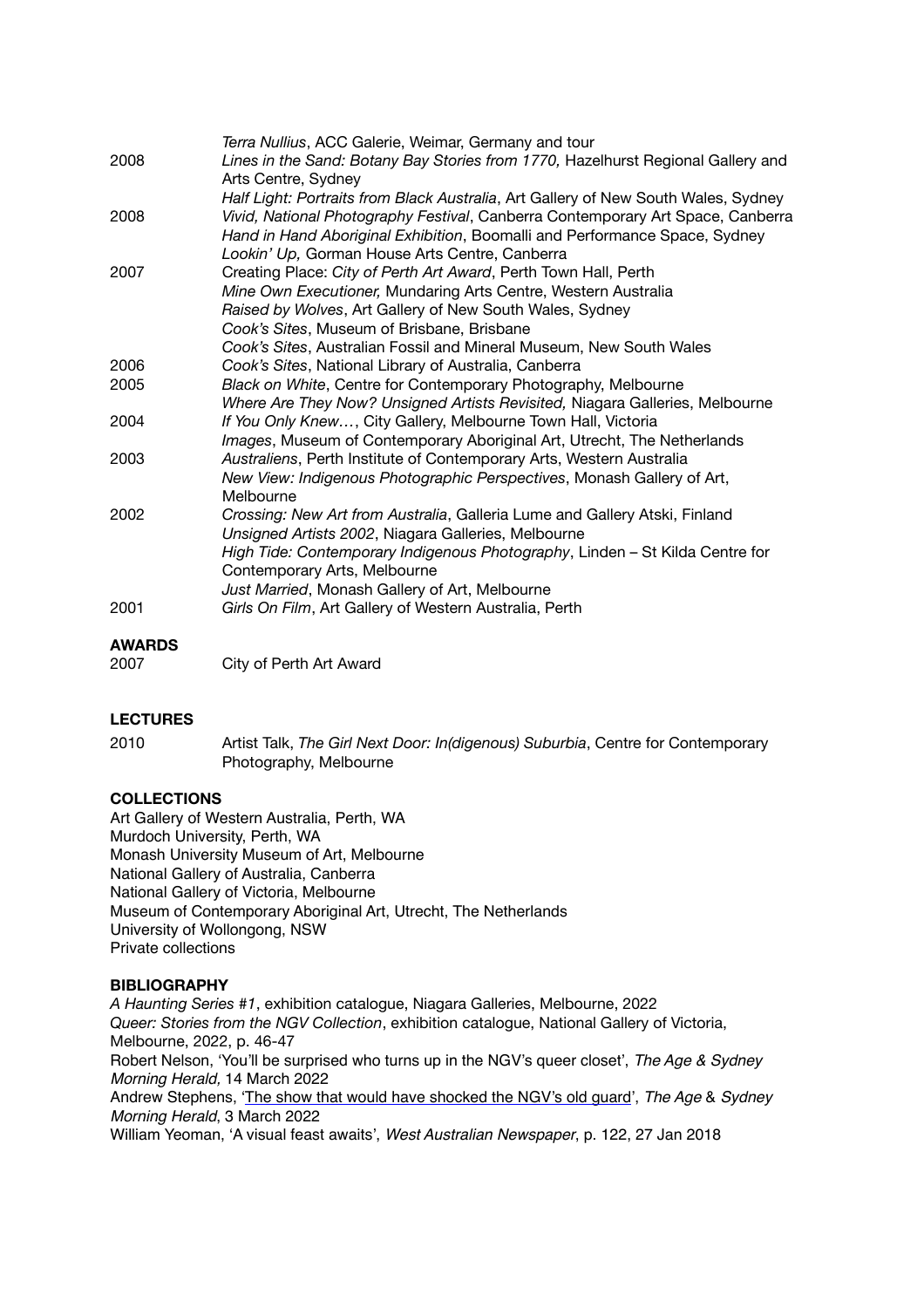Angela Hurley, 'Violence of Denial', review for Yarramboi (online, http://yirramboi.net.au/blak-critics/ violence-denial-review-angelina-hurley/, accessed 12/11/2020)

Elissa Blake, 'Artist Tom Roberts still has us talking', *Sydney Morning Herald*, 5 February 2016 (online, [http://www.smh.com.au/entertainment/artist-tom-roberts-still-has-us-talking-20160202-gmjnbj.html,](http://www.smh.com.au/entertainment/artist-tom-roberts-still-has-us-talking-20160202-gmjnbj.html) accessed 12/11/2020)

Amelia Winata, 'Indigenous photographers reclaim space behind the lens in Reframed', Art Guide, 7 June 2016

Ian McLean, 'With Secrecy and Dispatch', *Artlink*, May 2016

Wendy Garden, 'On the Beach', *On the Beach: Leisure, Pleasure, Conflict*, exhibition catalogue, Mornington Peninsula Regional Gallery, 2015

John Daly-Peoples, 'Sophisticated, disturbing Aboriginal Art on Show', *NBR New Zealand*, 12 April 2014 (online,<https://www.nbr.co.nz/article/sophisticated-disturbing-aboriginal-art-show-jd-154483>, accessed 12/11/2020)

Jill Stowell, 'Modern take on classics', *Newcastle Herald*, 8 October 2011

*Heroes or Villains of the Swan?: Stories of Ourselves*, exhibition catalogue, Law Society of Western Australia, Perth, 2011

*(re)vision*, exhibition catalogue, Lake Macquarie City Art Gallery, New South Wales, 2011 Marianne Riphagen, *Indigenous Cosmopolitans: Up-and-Coming Artists and their Photomedia Works in Australian and International Visual Art Worlds*, doctoral dissertation, Radboud University Nijmegen, the Netherlands, 2011

Clotilde Bullen, 'A little less conversation', *Artlink*, vol. 30 no. 1, 2010

Daniel Browning, 'The politics of skin: not black enough', *Artlink*, vol. 30 no. 1, 2010

'Cover story: top galleries', *Art.Investment*, August 2009

Dan Rule, 'Around the galleries', exhibition review, *The Age*, A2, 13 June 2009

Sarah Hetherington, 'Half light: portraits from Black Australia', *Art World*, February-March 2009 Anna Lawrenson, 'Lines In the sand: Botany Bay stories from 1770', *Art Monthly Australia*, Dec. 2008 Joyce Morgan, 'White art enhanced by some colour', *Sydney Morning Herald,* 13 November 2008 'If only you knew: black women respond to the City of Melbourne's Art and Heritage Collection', *Central Business Dreaming*, September 2008

Daniel Browning, 'Hand in hand: sexy and dangerous', *Art Monthly Magazine*, August 2008 Hetti Perkins and Jonathan Jones (eds.), *Half Light: Portraits from Black Australia*, exhibition catalogue, Art Gallery of New South Wales, Sydney, 2008

*Lookin' Up*, exhibition catalogue, Gorman House Arts Centre, Canberra, 2008

*Lines in the Sand: Botany Bay Stories from 1770* (exhibition catalogue)*,* Hazelhurst Regional Gallery and Art Centre, New South Wales, 2008

*City of Perth Art Award* (exhibition catalogue), City of Perth, 2007

*Raised by Wolves*, exhibition catalogue, Art Gallery of Western Australia, Perth, 2007

Marianne Riphagen, *Realtime*, no. 76, December – January 2006

*Human Rights Defender: University of New South Wales,* vol 15, issue 3, 2006

*Journal of the National Museum*, reCollections Issues, vol. 1, no. 2, 2006

*Black on White*, Centre for Contemporary Photography, June 2005

Christian Bumbarra Thompson, 'The Entrapped Tigress', *City of Melbourne*, January, 2004

Kyla McFarlane, 'Original reworking of the picture', *The Age*, 10 July 2004

Annette van Ham, *Images*, Museum of Contemporary Aboriginal Art, Utrecht, The Netherlands, 2004

'Artnotes', *Art Monthly Australia*, issue 167, March 2004

Ted Snell, 'Strangers within', *The Australian*, 18 August 2003

Robert Nelson, 'Shifting the margins', *The Age*, 28 May 2003

Brenda L. Croft, 'Picture This', *New View: Indigenous Photographic Perspectives*,

Monash Gallery of Art, April 2003

'South West Central: Indigenous Art from South Western Australia 1833-2002', Art Gallery of Western Australia, vol. 4, issue 1, March 2003

Peter Westwood, 'Point used as diacritical: Dianne Jones', *Crossing: New Art from Australia*, RMIT University, Melbourne, 2002

Megan Backhouse, 'An afterlife for the abandoned', *The Age*, 16 January 2002

Alison Barclay, 'Making mischief', *Herald Sun*, 11 January 2002